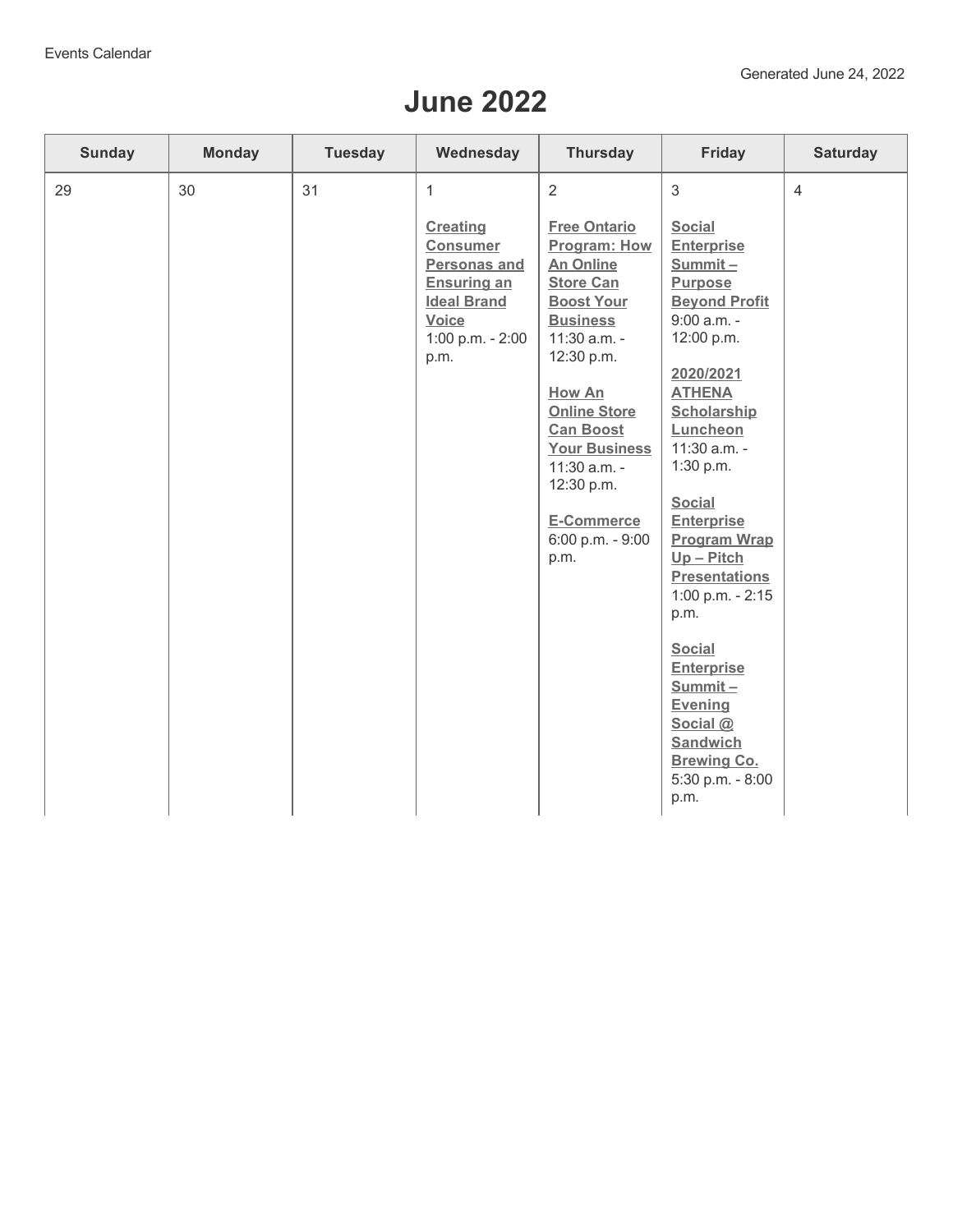| 5  | 6                                                                                                                                               | $\overline{7}$                                                                                                                                                           | 8                                                                                                                                                     | $9\,$                                                                                                                                                                                                                                                                                                                                                                                                                                                                                                                                               | 10 | 11 |
|----|-------------------------------------------------------------------------------------------------------------------------------------------------|--------------------------------------------------------------------------------------------------------------------------------------------------------------------------|-------------------------------------------------------------------------------------------------------------------------------------------------------|-----------------------------------------------------------------------------------------------------------------------------------------------------------------------------------------------------------------------------------------------------------------------------------------------------------------------------------------------------------------------------------------------------------------------------------------------------------------------------------------------------------------------------------------------------|----|----|
|    |                                                                                                                                                 | <b>Social Media</b><br>for Your<br><b>Business</b><br>10:00 a.m. -<br>11:30 a.m.<br><b>Cross-Border</b><br>Coworking<br><b>Info Session</b><br>12:00 p.m. -<br>1:00 p.m. | <b>Social Media</b><br>for Startups<br>11:00 a.m. -<br>12:00 p.m.<br><b>Grant Writing</b><br>for Small<br><b>Business</b><br>3:00 p.m. - 4:30<br>p.m. | <b>Foodpreneur</b><br>Advantage:<br><b>Navigating the</b><br><b>Regulatory</b><br>Compliance<br>10:00 a.m. -<br>11:00 a.m.<br><b>Free Ontario</b><br>Program: How<br><b>An Online</b><br><b>Store Can</b><br><b>Boost Your</b><br><b>Business</b><br>11:30 a.m. -<br>12:30 p.m.<br><b>How An</b><br><b>Online Store</b><br><b>Can Boost</b><br><b>Your Business</b><br>11:30 a.m. -<br>12:30 p.m.<br><b>June After</b><br><b>Business</b><br>Networking &<br><b>Tradeshow</b><br>4:30 p.m. - 7:00<br>p.m.<br>E-Commerce<br>6:00 p.m. - 9:00<br>p.m. |    |    |
| 12 | 13<br>86th Annual<br><b>Chamber Golf</b><br><b>Tournament at</b><br><b>Essex Golf &amp;</b><br><b>Country Club</b><br>10:30 a.m. -<br>8:00 p.m. | 14<br><b>Basics of</b><br><b>Starting a</b><br><b>Small</b><br><b>Business</b><br>10:00 a.m. -<br>11:00 a.m.                                                             | 15<br><b>Annual</b><br><b>Chamber Cup</b><br>Golf<br><b>Tournament</b><br>(2022)<br>10:00 a.m. -<br>6:00 p.m.                                         | 16<br><b>Free Ontario</b><br>Program: How<br><b>An Online</b><br><b>Store Can</b><br><b>Boost Your</b><br><b>Business</b><br>11:30 a.m. -<br>12:30 p.m.<br><b>How An</b><br><b>Online Store</b><br><b>Can Boost</b><br><b>Your Business</b><br>11:30 a.m. -<br>12:30 p.m.<br>E-Commerce<br>6:00 p.m. - 9:00<br>p.m.                                                                                                                                                                                                                                 | 17 | 18 |